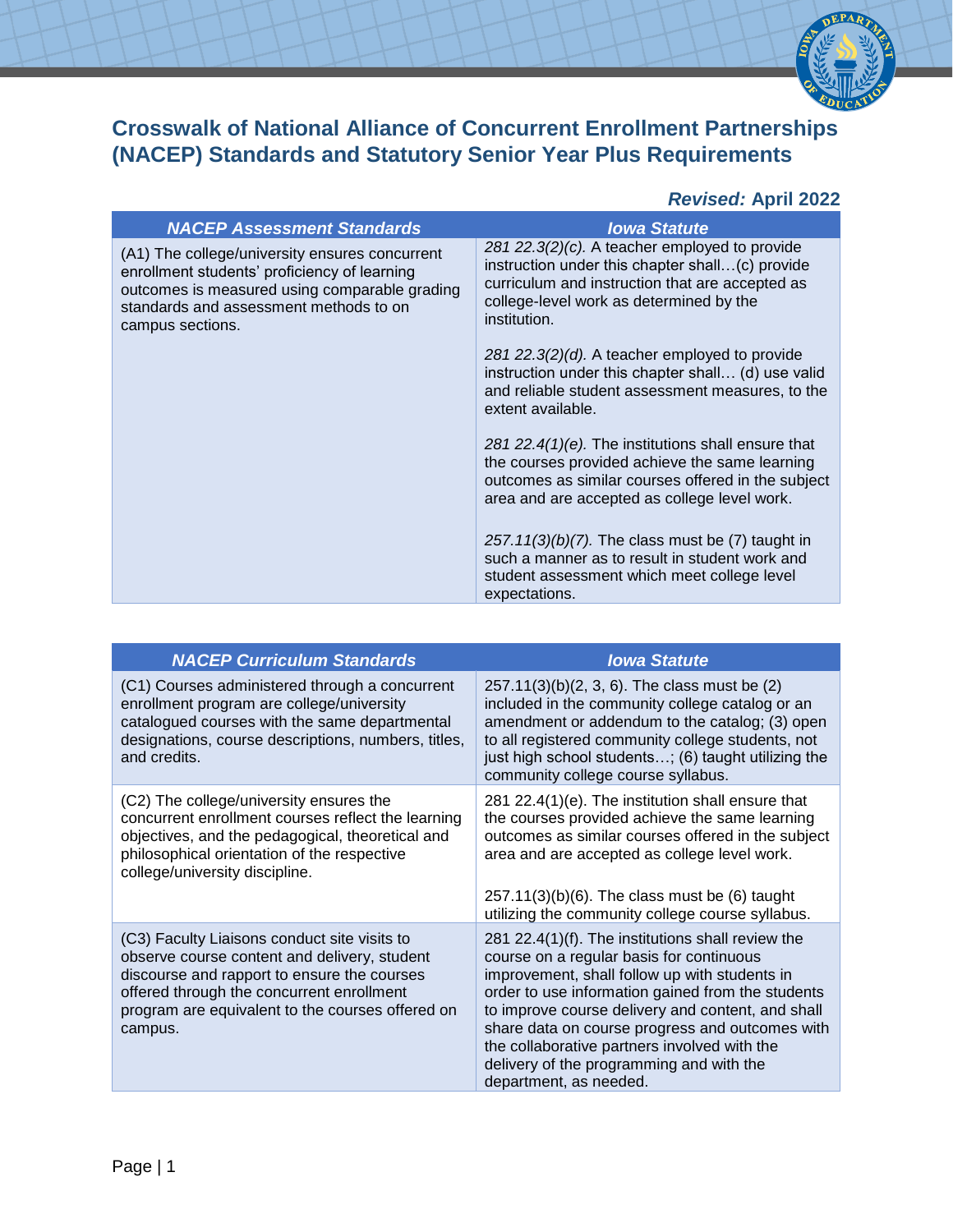

| <b>NACEP Faculty Standards</b>                                                                                                                                                                                                                                              | <b>Iowa Statute</b>                                                                                                                                                                                                                                                                                                              |
|-----------------------------------------------------------------------------------------------------------------------------------------------------------------------------------------------------------------------------------------------------------------------------|----------------------------------------------------------------------------------------------------------------------------------------------------------------------------------------------------------------------------------------------------------------------------------------------------------------------------------|
| (F1) All concurrent enrollment instructors are<br>approved by the appropriate college/university<br>academic leadership and must meet the minimum<br>qualifications for instructors teaching the course<br>on campus.                                                       | 281 22.3(1). The teacher shall meet the standards<br>and requirements set forth which other full-time<br>instructors teaching within the academic<br>department are required to meet and which are<br>approved by the appropriate postsecondary<br>administration.                                                               |
| (F2) Faculty Liaisons at the college/university<br>provide all new concurrent enrollment instructors<br>with course-specific training in course philosophy,<br>curriculum, pedagogy, and assessment prior to<br>the instructor teaching the course.                         | 281 22.4(1)(d). The institution shall ensure that<br>teachers and students receive appropriate<br>orientation and information about the institution's<br>expectations.                                                                                                                                                           |
|                                                                                                                                                                                                                                                                             | 281 22.4(1)(j). The institutions shall provide the<br>teacher or instructor adequate notification of an<br>assignment to teach a course under this chapter,<br>as well as adequate preparation time to ensure<br>that the course is taught at the college-level.                                                                 |
| (F3) Concurrent enrollment instructors participate<br>in college/university provided annual discipline<br>specific professional development and ongoing<br>collegial interaction to further enhance instructors'<br>pedagogy and breadth of knowledge in the<br>discipline. | 281 22.4 (1)(i). The institutions shall provide the<br>teacher or instructor appropriate orientation and<br>training in secondary and postsecondary<br>professional development related to curriculum,<br>pedagogy, assessment, policy implementation,<br>technology, and discipline issues.                                     |
|                                                                                                                                                                                                                                                                             | 281 22.3(2)(a). Teachers employed to provide<br>instruction under this chapter shall (a)<br>collaborate, as appropriate, with other secondary<br>or postsecondary faculty of the institution that<br>employs the teacher regarding the subject area.                                                                             |
|                                                                                                                                                                                                                                                                             | 281 22.4(3)(b). The eligible postsecondary<br>institution shall provide the teacher or instructor<br>with ongoing communication and access to<br>instructional resources and support, and shall<br>encourage the teacher or instructor to participate<br>in the postsecondary institution's academic<br>departmental activities. |
| (F4) The concurrent enrollment program ensures<br>instructors are informed of and adhere to program<br>policies and procedures                                                                                                                                              | 281 22.4(1)(d). The institution shall ensure that<br>teachers and students receive appropriate<br>orientation and information about the institution's<br>expectations.                                                                                                                                                           |
|                                                                                                                                                                                                                                                                             | 281 22.3(2)(a). Teachers employed to provide<br>instruction under this chapter shall (a)<br>collaborate, as appropriate, with other secondary<br>or postsecondary faculty of the institution that<br>employs the teacher regarding the subject area.                                                                             |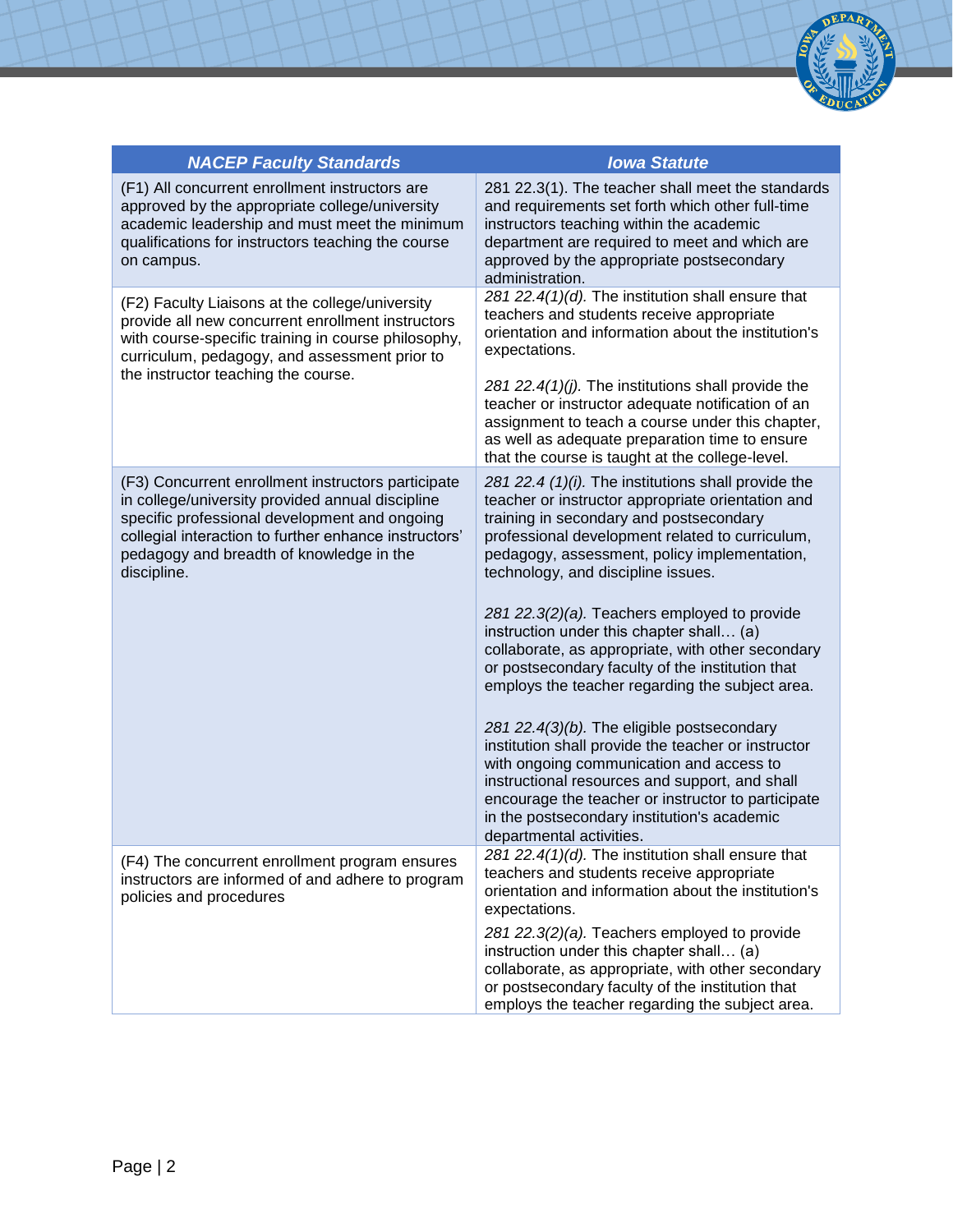

| <b>NACEP Student Standards</b>                                                                                                                                                                 | <b>Iowa Statute</b>                                                                                                                                                                                                                                                                                                                                                                                                                                                                     |
|------------------------------------------------------------------------------------------------------------------------------------------------------------------------------------------------|-----------------------------------------------------------------------------------------------------------------------------------------------------------------------------------------------------------------------------------------------------------------------------------------------------------------------------------------------------------------------------------------------------------------------------------------------------------------------------------------|
| (S1) Registration and transcripting policies and<br>practices for concurrent enrollment students are<br>consistent with those on campus.                                                       | 281 22.2 (1)(a). The student shall meet the<br>enrollment requirements established by the<br>eligible postsecondary institution providing the<br>course credit.                                                                                                                                                                                                                                                                                                                         |
|                                                                                                                                                                                                | 281 22.4(1)(a). The institutions shall ensure that<br>students or in the case of minor students, parents<br>or legal guardians, receive appropriate course<br>orientation information, including but not limited to<br>a summary of applicable policies and procedures,<br>the establishment of a permanent transcript,<br>policies on dropping courses, a student handbook,<br>information describing student responsibilities,<br>and institutional procedures for academic transfer. |
|                                                                                                                                                                                                | 281 22.4 $(1)(c)$ . The institutions shall ensure that<br>students are properly enrolled in courses that will<br>carry college credit.                                                                                                                                                                                                                                                                                                                                                  |
|                                                                                                                                                                                                | $257.11(3)(b)(4)$ . The class must be (4) for college<br>credit and the credit must apply toward an<br>associate of arts or associate of science degree,<br>or toward an associate of applied arts or associate<br>of applied science degree, or toward completion<br>of a college diploma program.                                                                                                                                                                                     |
| (S2) The concurrent enrollment program has a<br>process to ensure students meet the course<br>prerequisites of the college/university.                                                         | 281 22.2 (1)(c). The student shall have taken the<br>appropriate course prerequisites, if any, prior to<br>enrollment in the eligible postsecondary course,<br>as determined by the eligible postsecondary<br>institution delivering the course.                                                                                                                                                                                                                                        |
| (S3) Concurrent enrollment students are advised<br>about the benefits and implications of taking<br>college courses, as well as the college's policies<br>and expectations.                    | 281 22.4(1)(a). The institutions shall ensure that<br>students or in the case of minor students, parents<br>or legal guardians, receive appropriate course<br>orientation information, including but not limited to<br>a summary of applicable policies and procedures,<br>the establishment of a permanent transcript,<br>policies on dropping courses, a student handbook,<br>information describing student responsibilities,<br>and institutional procedures for academic transfer. |
|                                                                                                                                                                                                | 281 22.4(1)(d). The institution shall ensure that<br>teachers and students receive appropriate<br>orientation and information about the institution's<br>expectations.                                                                                                                                                                                                                                                                                                                  |
| (S4) The college/university provides, in<br>conjunction with secondary partners, concurrent<br>enrollment students with suitable access to<br>learning resources and student support services. | 281 22.4 (1)(b). The institutions shall ensure that<br>students have access to student support services,<br>including but not limited to tutoring, counseling,<br>advising, library, writing and math labs, and<br>computer labs, and student activities, excluding<br>postsecondary intercollegiate athletics.                                                                                                                                                                         |